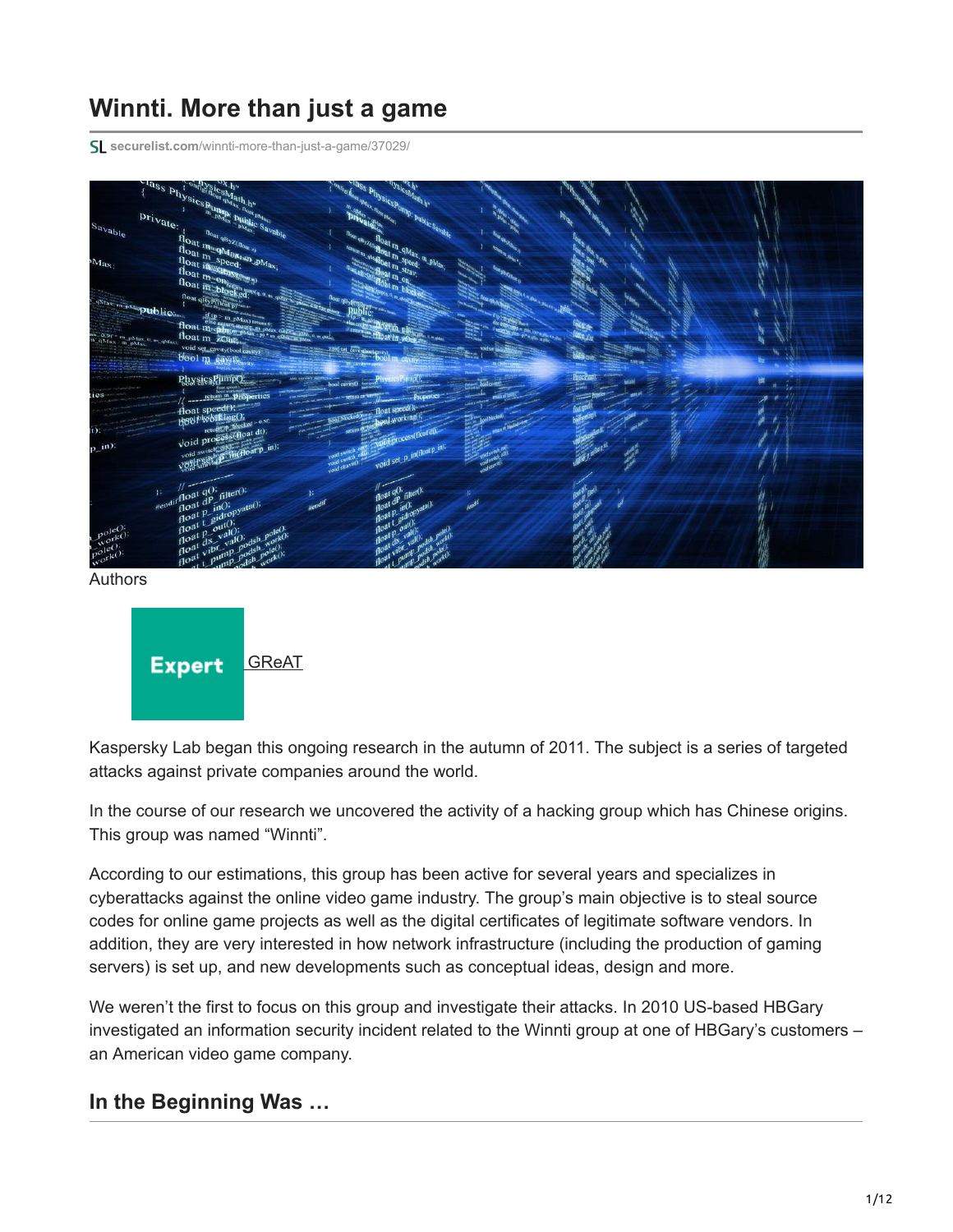In the autumn of 2011, a Trojan was detected on a huge number of computers – all of them linked by the fact that they were used by players of a popular online game. It emerged that the piece of malware landed on users' computers as part of a regular update from the game's official update server. Some even suspected that the publisher itself was spying on players. However, it later became clear that the malicious program ended up on the users' computers by mistake: the cybercriminals were in fact targeting the companies that develop and release computer games.

The computer game publisher whose servers spread the Trojan asked Kaspersky Lab to analyze the malicious program that was found on its update server. It turned out to be a DLL library compiled for a 64-bit Windows environment and even had a properly signed malicious driver.

The malicious DLL landed on gamers' computers running under either 32-bit or 64-bit operating systems. It couldn't start in 32-bit environments, but it could, under certain conditions, launch without the user's knowledge or consent in 64-bit environments, though no such accidental launches have been detected.

The DLL contained a backdoor payload, or, to be exact, the functionality of a fully-fledged Remote Administration Tool (RAT), which gave cybercriminals the ability to control the victim computer without the user's knowledge.

The malicious module turned out to be the first time we saw Trojan applications for the 64-bit version of Microsoft Windows with a valid digital signature. We had seen similar cases before, but all previous incidents where digital signatures were abused affected only 32-bit applications.

At an early stage of our research, we identified a fair number of similar backdoors, both 32-bit and 64 bit, in our collection of malware samples that were detected under various verdicts. We grouped them together into a separate family. Symantec appears to be the first to name these malicious programs; we kept Symantec's name – Winnti – in the name of the malware family we created: Backdoor.Win32(Win64).Winnti. As for the people behind these attacks involving this remote administration tool, we ended up calling them "the Winnti group".

Interestingly, the digital signature belonged to another video game vendor – a private company known as KOG, based in South Korea. This company's main business was MMRPG games, exactly the same area as the first victim.

We contacted KOG, whose certificate was used to sign the malicious software, and notified Verisign, which issued the certificate for KOG. As a result the certificate was revoked.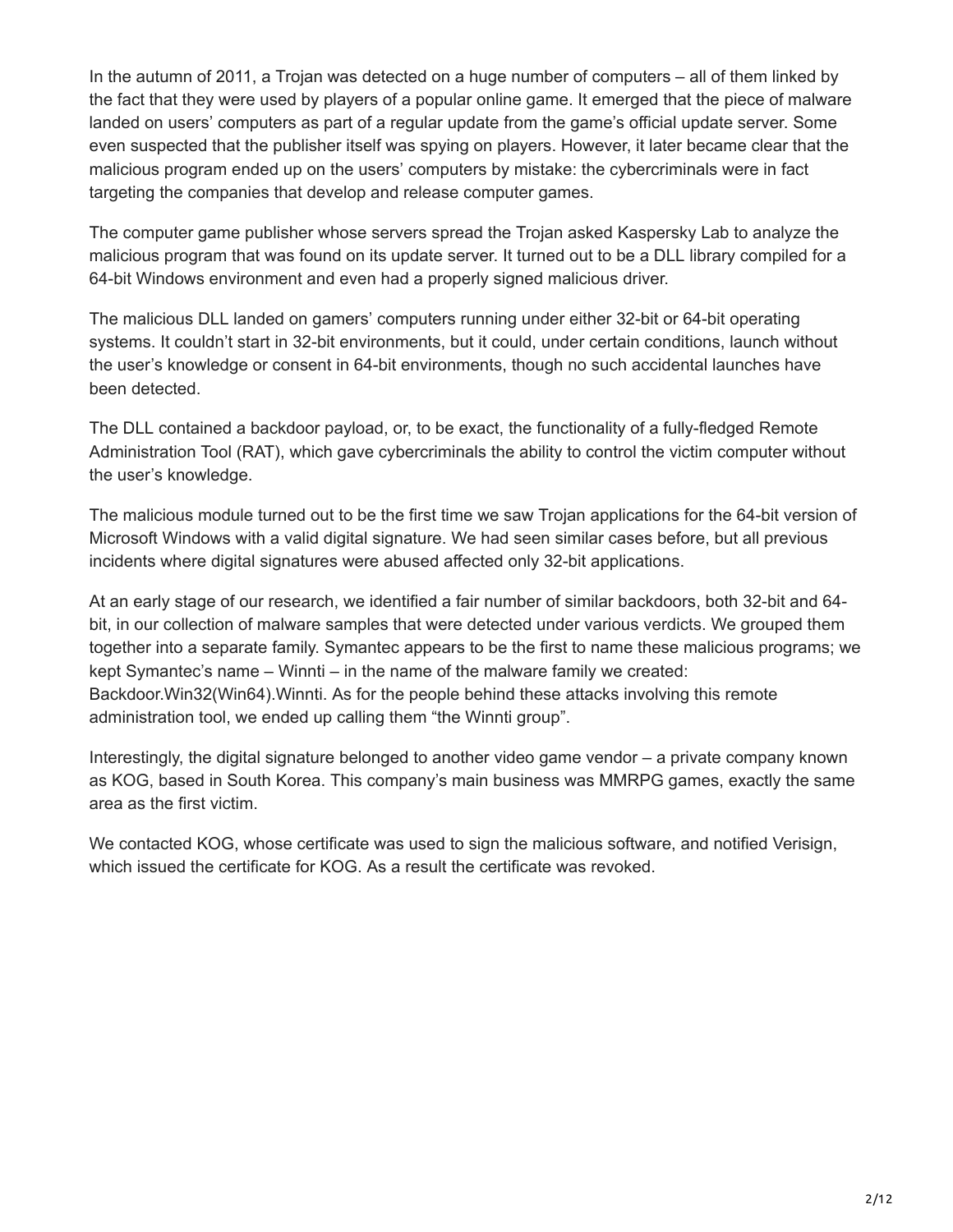| P.<br>$\Sigma$<br>Digital Signature Details                                                 | $\Sigma$<br>Certificate                                              |
|---------------------------------------------------------------------------------------------|----------------------------------------------------------------------|
| General<br>Advanced                                                                         | General Details Certification Path                                   |
| <b>Digital Signature Information</b><br>A certificate was explicitly revoked by its issuer. | <b>Certificate Information</b>                                       |
| Signer information                                                                          | This certificate has been revoked by its certification<br>authority. |
| Name:<br>KOG Co., Ltd.                                                                      |                                                                      |
| E-mail:<br>Not available                                                                    |                                                                      |
| Signing time:<br>Not available                                                              |                                                                      |
| <b>View Certificate</b>                                                                     | Issued to: KOG Co., Ltd.                                             |
| Countersignatures                                                                           | Issued by: VeriSign Class 3 Code Signing 2010 CA                     |
| E-mail address:<br>Name of signer:<br>Timestamp                                             |                                                                      |
|                                                                                             | Valid from 18, 05, 2011 to 17, 07, 2012                              |
|                                                                                             |                                                                      |
| <b>Details</b>                                                                              | Install Certificate<br><b>Issuer Statement</b>                       |

## **Digital Certificates**

When we discovered the first stolen digital certificate we didn't realize that stealing the certificates and signing malware for future attacks against other targets was the preferred method of this group. Over the next 18 months we discovered more than a dozen similar compromised digital certificates.

Moreover, we found that those digital certificates seemed to have been used in attacks organized by other hacking groups, presumably coming from China.

For example, in an [attack against South Korean social networks](http://www.bbc.co.uk/news/technology-14323787) Cyworld and Nate in 2011 the attackers used a Trojan that was digitally signed using a certificate of from the gaming company YNK Japan Inc.

A digital certificate of the same company was used recently (March 2013) in Trojans deployed against [Tibetan and Uyghur activists. In fact, this story dates back to 2011. We highly recommend this Norman](https://securelist.com/new-uyghur-and-tibetan-themed-attacks-using-pdf-exploits/35465/) blogpost about a similar incident: http://blogs.norman.com/2011/security-research/invisible-ynk-a-codesigning-conundrum .

At the same time, in March 2013, Uyghur activists were [targeted by other malware](https://www.f-secure.com/weblog/archives/00002524.html), which was digitally signed by another gaming company called MGAME Corp.

We believe that the source of all these stolen certificates could be the same Winnti group. Either this group has close contacts with other Chinese hacker gangs, or it sells the certificates on the black market in China.

Below is the list of known compromised companies and digital certificates used by the Winnti group in different campaigns:

| Company             | Serial number                                   | Country     |
|---------------------|-------------------------------------------------|-------------|
| <b>ESTsoft Corp</b> | 30 d3 fe 26 59 1d 8e ac 8c 30 66 7a c4 99 9b d7 | South Korea |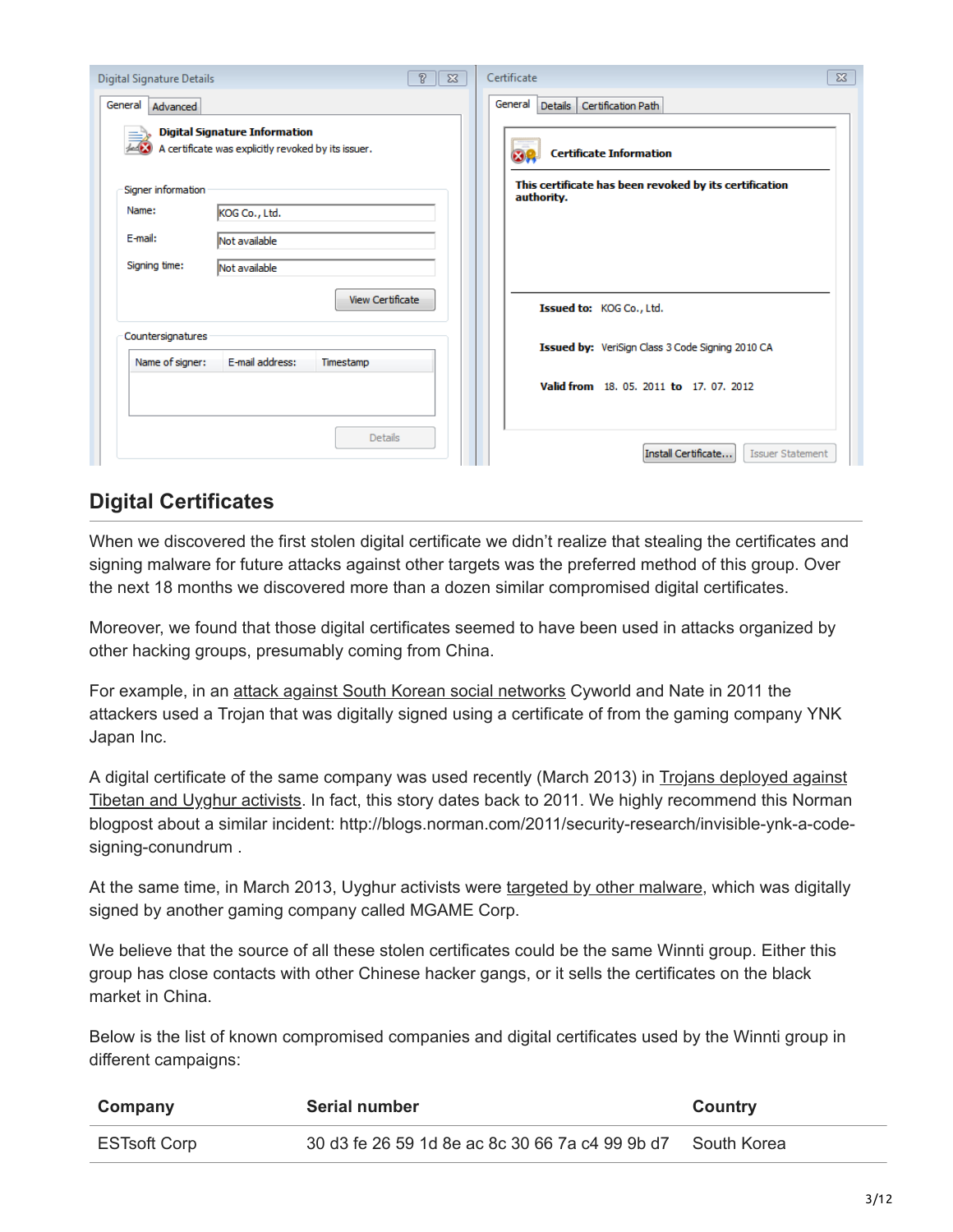| Kog Co., Ltd.           | 66 e3 f0 b4 45 9f 15 ac 7f 2a 2b 44 99 0d d7 09 | South Korea              |
|-------------------------|-------------------------------------------------|--------------------------|
| LivePlex Corp           | 1c aa 0d 0d ad f3 2a 24 04 a7 51 95 ae 47 82 0a | South Korea/ Philippines |
| <b>MGAME Corp</b>       | 4e eb 08 05 55 f1 ab f7 09 bb a9 ca e3 2f 13 cd | South Korea              |
| Rosso Index KK          | 01 00 00 00 00 01 29 7d ba 69 dd                | Japan                    |
| Sesisoft                | 61 3e 2f a1 4e 32 3c 69 ee 3e 72 0c 27 af e4 ce | South Korea              |
| Wemade                  | 61 00 39 d6 34 9e e5 31 e4 ca a3 a6 5d 10 0c 7d | Japan/South Korea/US     |
| <b>YNK Japan</b>        | 67 24 34 0d db c7 25 2f 7f b7 14 b8 12 a5 c0 4d | Japan                    |
| Guangzhou YuanLuo       | 0b 72 79 06 8b eb 15 ff e8 06 0d 2c 56 15 3c 35 | China                    |
| Fantasy Technology Corp | 75 82 f3 34 85 aa 26 4d e0 3b 2b df 74 e0 bf 32 | China                    |
| <b>Neowiz</b>           | 5c 2f 97 a3 1a bc 32 b0 8c ac 01 00 59 8f 32 f6 | South Korea              |

### **Victims**

It's tempting to assume that Advanced Persistent Threats ([APTs\)](https://en.wikipedia.org/wiki/Advanced_Persistent_Threat) primarily target high-level institutions: government agencies, ministries, the military, political organizations, power stations, chemical plants, critical infrastructure networks and so on. In this context it seems unlikely that a commercial company would be at risk unless it was operating on the scale of Google, Adobe or The New York Times, which was recently targeted by a cyberattack, and this perception is reinforced by the publicity that attacks on corporations and government organizations usually receive. However, any company with data that can be effectively monetized is at risk from APTs. This is exactly what we encountered here: it was not a governmental, political, military, or industrial organization but gaming companies that were targeted.

It's difficult to name all the victims of the Winnti team. Judging by the information that we have at our disposal – namely the tags within malicious programs, the names of the C&C domains, the companies whose digital certificates were stolen to sign malware, and the countries where detection notifications came from – we can say that at least 35 companies have been infected by Winnti malware at some time.

Countries where the affected companies are located:

| Asia      | <b>Europa</b>  | South America North America |            |
|-----------|----------------|-----------------------------|------------|
| Vietnam   | <b>Belarus</b> | <b>Brazil</b>               | <b>USA</b> |
| India     | Germany        | Peru                        |            |
| Indonesia | <b>Russia</b>  |                             |            |
| China     |                |                             |            |
| Taiwan    |                |                             |            |
| Thailand  |                |                             |            |
|           |                |                             |            |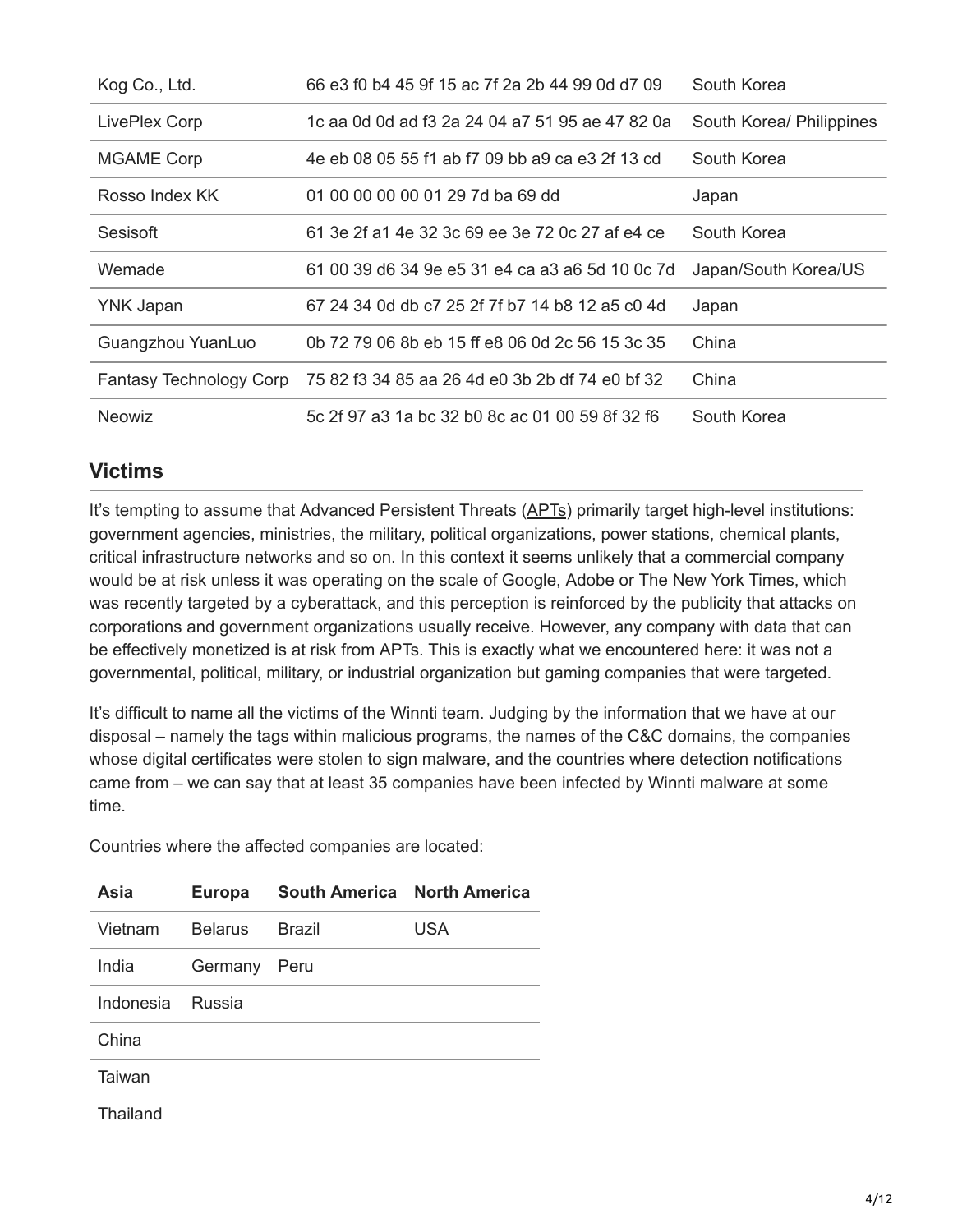| <b>Phillipines</b> |
|--------------------|
|                    |
|                    |

S. Korea

#### Japan

This data demonstrates that the Winnti team is targeting gaming companies located in various parts of the world, albeit with a strong focus on SE Asia.



**Countries where gaming companies have been affected**

Such geographic diversity is hardly surprising. Often, gaming companies (both publishers and developers) are international, having representatives and offices worldwide. Also, it is common practice for gaming companies from various regions to cooperate. The developers of a game may be located in a different country from its publisher. When a game later reaches markets in regions away from its initial 'home', it is often localized and published by other publishers. In the course of this cooperation, the partner companies often grant each other access to network resources to exchange data associated with the gaming content, including distribution kits, gaming resources, resource assembly kits, etc. If one company in the network gets infected, it's easy for the cybercriminals to spread the infection throughout the partnership chain.

# **Winnti C&Cs Structure**

During the investigation, we identified over a hundred malicious programs, every single one compiled to attack a particular company. Typically, separate C&C domains were assigned to each targeted company. Virtually all the C&C domains were arranged as follows: a second-level domain was created without a DNS A-record, i.e., there was no IP address assigned to it.

In case there was an A-record, the assigned IP address was typically 127.0.0.1. It is also noteworthy that some of the second-level domains that the cybercriminals created for their C&C had very similar names to the domain hosting the site of a certain real gaming company. And the malicious users'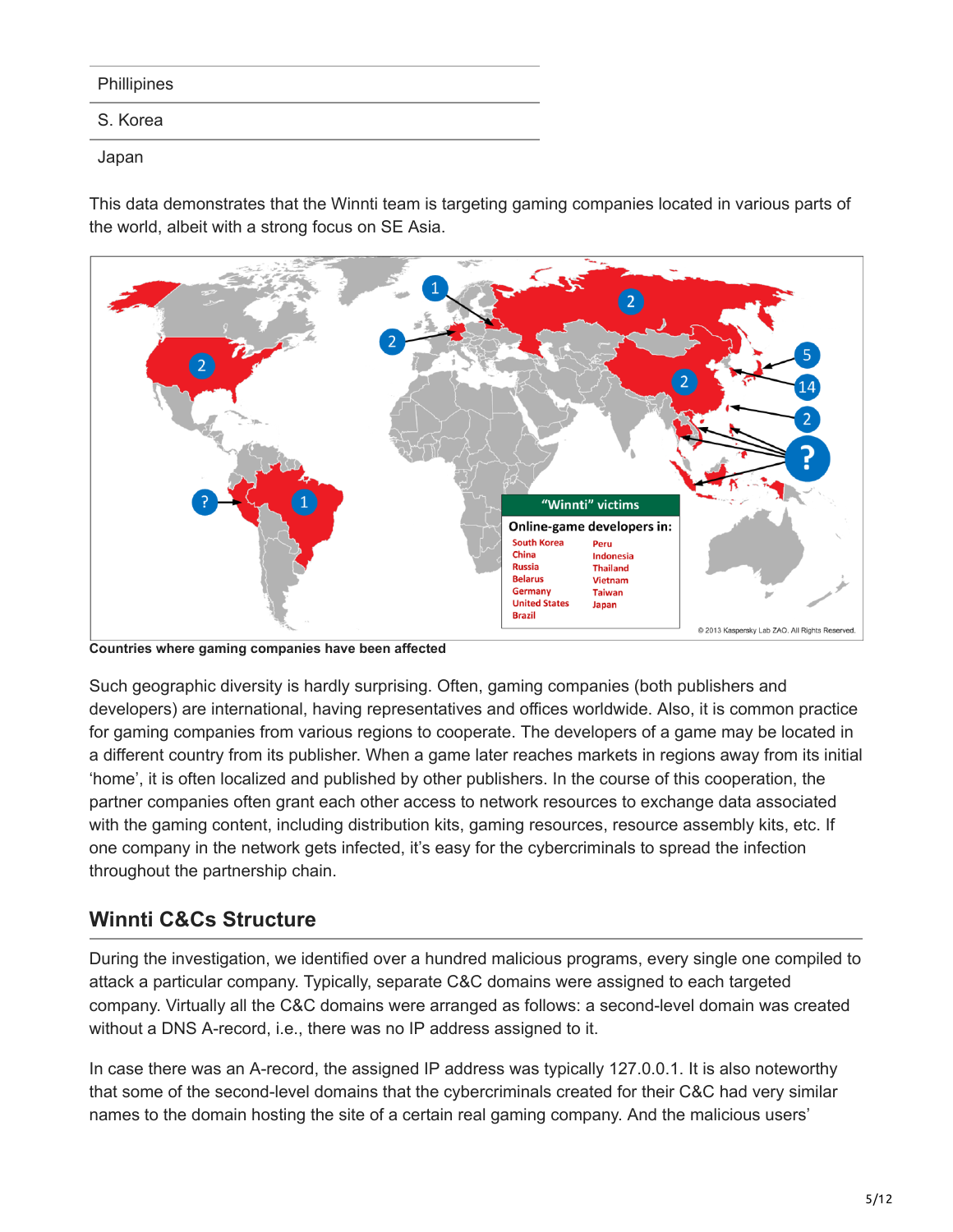domain was resolved to the same IP address which the site of the real gaming company used. In any case, the third-level domains resolved to IP addresses assigned to the attackers' actual C&C servers.



Sometimes the Winnti team registered their C&C units with public hosts. Judging by the samples identified, these C&C centers were subdomains of such domains as 6600.org, 8866.org, 9966.org or ddns.net.

From the names of the C&C domains or subdomains, the attack targets or countries of residence could be guessed, as in:

ru.gcgame.info kr.zzsoft.info jp.xxoo.co us.nhntech.com fs.nhntech.com as.cjinternet.us

The subdomains "ru", "kr", "jp" and "us" most probably mean that these C&C servers manage bots hosted on the computers of companies located in Russia, South Korea, Japan and the US respectively, while "fs" and "as" are acronyms for the names of the companies being attacked.

Sometimes Winnti's malicious programs had a local IP address, such as 192.168.1.136, specified in their settings for the C&C. This could mean that at some point of time there was an infected computer that did not have a connection to the Internet, but the cybercriminals needed control over it (it may have been infected while malware was spread via a corporate network). In this case, the cybercriminals deployed a dedicated local C&C server on another compromised computer within the same local network which did have an Internet connection; via that C&C, the first victim computer could be controlled. System administrators often try to isolate critical computers from the outside world. This decreases the probability of haphazard infection, but, apparently, does not always help in a targeted attack.

In the Winnti samples that were detected and analyzed, we found 36 unique C&C domains. Most probably, this is only a small portion of all existing Winnti C&C domains, as we only managed to obtain some of the samples from this malware family. This is hardly surprising since these malicious programs are used to execute targeted attacks, so no information is available about many instances of infection; for this reason, we have no way of obtaining samples of the malware used in these undisclosed attacks.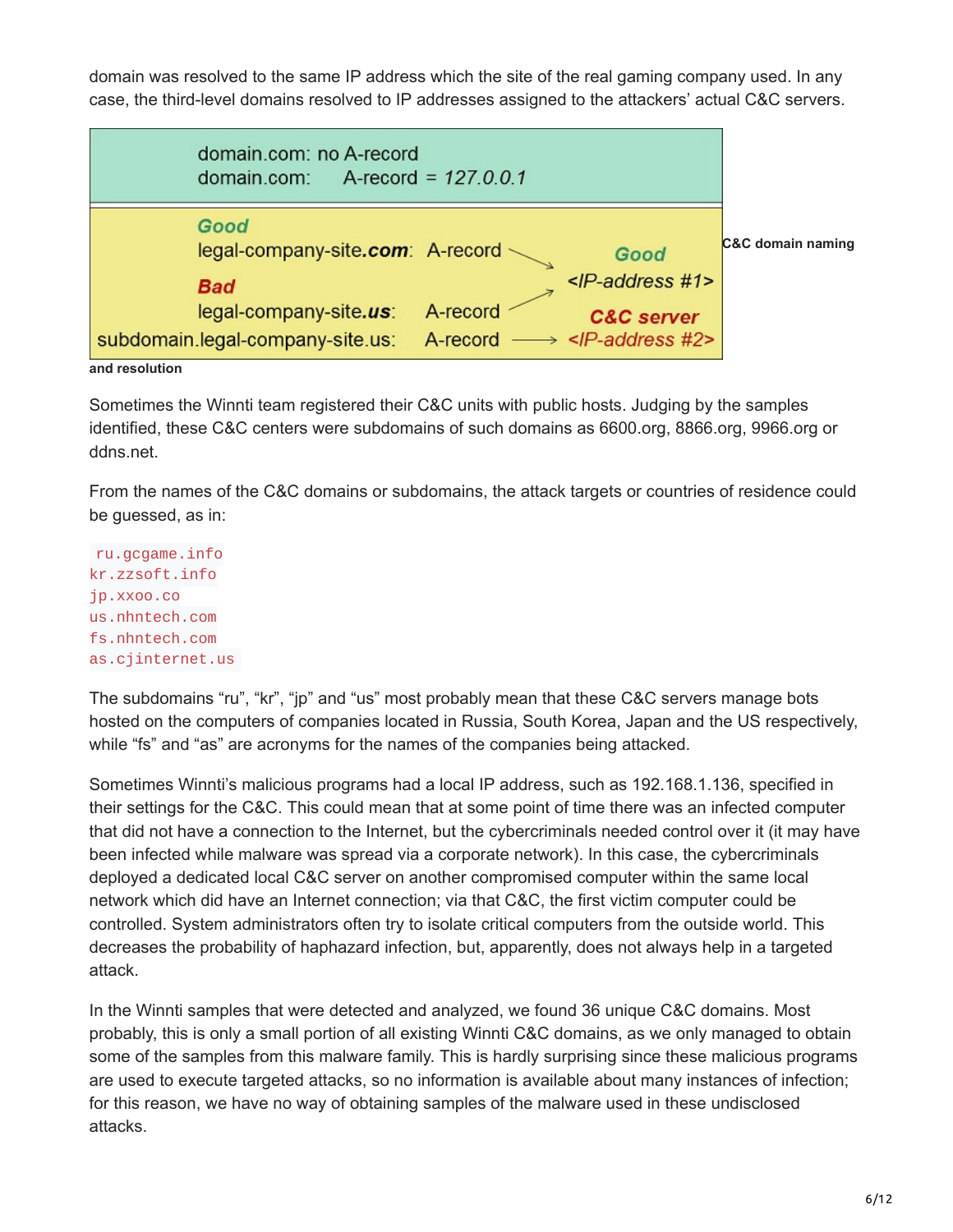#### **Domain names used in the attacks we discovered:**

| newpic.dyndns.tv       | lp.zzsoft.info   | ru.gcgame.info     |
|------------------------|------------------|--------------------|
| update.ddns.net        | lp.gasoft.us     | kr.jcrsoft.com     |
| nd.jcrsoft.com         | eya.jcrsoft.com  | wm.ibm-support.net |
| cc.nexoncorp.us        | ftpd.9966.org    | fs.nhntech.com     |
| kr.zzsoft.info         | kr.xxoo.co       | docs.nhnclass.com  |
| as.cjinternet.us       | wi.gcgame.info   | rh.jcrsoft.com     |
| ca.zzsoft.info         | tcp.nhntech.com  | wm.nhntech.com     |
| sn.jcrsoft.com         | ka.jcrsoft.com   | wm.myxxoo.com      |
| lp.apanku.com          | my.zzsoft.info   | ka.zzsoft.info     |
| sshd.8866.org          | jp.jcrsoft.com   | ad.jcrsoft.com     |
| ftpd.6600.org          | su.cjinternet.us | my.gasoft.us       |
| tcpiah.googleclick.net | vn.gcgame.info   |                    |
| rss.6600.org           | ap.nhntech.com   |                    |

Knowing the 2<sup>nd</sup> level domains used by Winnti, we brute forced through all 3<sup>rd</sup> level subdomains up to 4 symbols long, and identified those that have the IP addresses of real servers assigned to them. Having searched through subdomains for a total of 12 2<sup>nd</sup> level domains, we identified 227 "live" 3<sup>rd</sup> level domains. Many of them are C&C servers for Winnti-class malware that have hitherto remained unidentified.

Analyzing the WHOIS data for the 12 2<sup>nd</sup> level domains, we found the following list of email addresses used for registration:

evilsex@gmail.com jslee.jcr@gmail.com whoismydns@gmail.com googl3@live.com wzcc@cnkker.com apanku2009@gmail.com

For some of these domains, registration data proved to be the same as those for the domain google.com:

```
Registrant: Google Inc.
1600 Amphitheatre Parkwa
Mountain Vie, California 94043
United States
+1.6503300100
```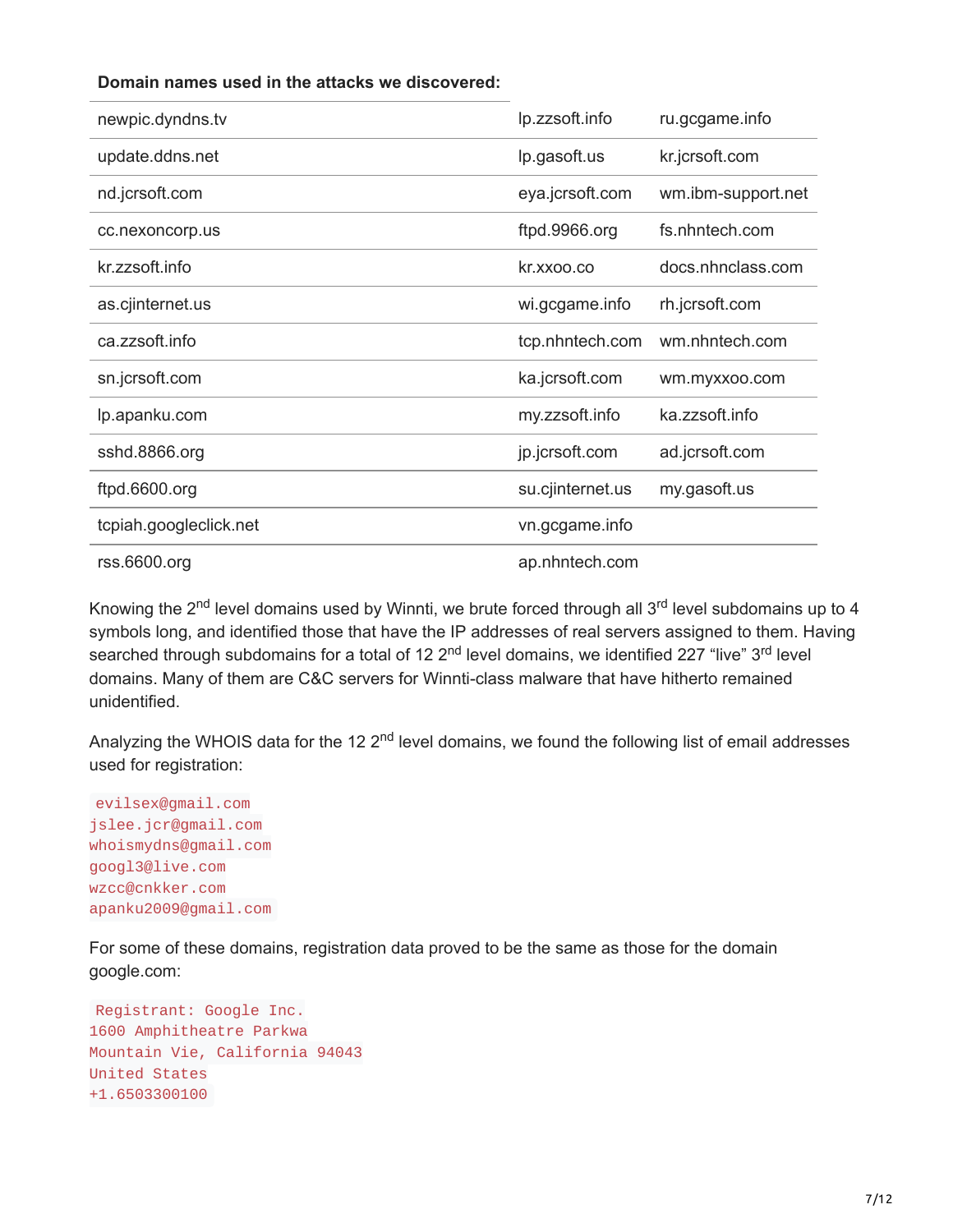Judging by the domain registration data, the Winnti team started their criminal activities at least in 2007. Their early domains were involved in spreading rogue antiviruses (FakeAV). From 2009 onwards, domains began to emerge hosting C&C servers for bots used to infect gaming companies. Apparently, the cybercriminals graduated to relatively large-scale penetrations into the corporate networks of gaming companies starting from 2010.

### **Known Malware**

The attackers' favorite tool is the malicious program we called "Winnti". It has evolved since its first use, but all variants can be divided into two generations: 1.x and 2.x. Our publication describes both variants of this tool.

In our report we publish [an analysis of the first generation of Winnti](https://securelist.com/winnti-1-0-technical-analysis/37002/).

The second generation (2.x) was used in one of the attacks which we investigated during its active stage, helping the victim to interrupt data transfer and isolate infections in the corporate network. This incident and our investigation is described in detail [here.](https://media.kasperskycontenthub.com/wp-content/uploads/sites/43/2018/03/20134508/winnti-more-than-just-a-game-130410.pdf)

In addition to that, we have observed the use of a popular backdoor known as PlugX, which is believed to have Chinese origins. Previously, this had only been used in attacks against Tibetan activists.

## **The Commercial Interest**

As has been stated above, APTs can target any commercial company if cybercriminals find a way to make a profit from the attack.

So which methods do cybercriminals use to generate illicit earnings from attacks on gaming companies?

Based on the available information, we have singled out three main monetization schemes that could be used by the Winnti team.

- **The unfair accumulation of in-game currency/"gold" in online games and the conversion of virtual funds into real money.**
- **Theft of source code from the online games server to search for vulnerabilities in games – often linked to point 1.**
- **Theft of source code from the server part of popular online games to further deploy pirate servers.**

Let's look at an example. During our investigation of an infection at a computer game company, we found that malware had been created for a particular service on the company's server. The malicious program was looking for a specific process running on the server, injected code into it, and then sought out two places in the process code where it could conceal call commands for its function interceptors. Using these function interceptors, the malicious programs modified process data which was processed in those two places, and returned control back. Thus, the attackers change the normal execution of the server processes. Unfortunately, the company was not able to share its targeted application with us, and we cannot say exactly how this malicious interference affected gaming processes. The company concerned told us that the attackers' aim was to acquire gaming "gold" illegally.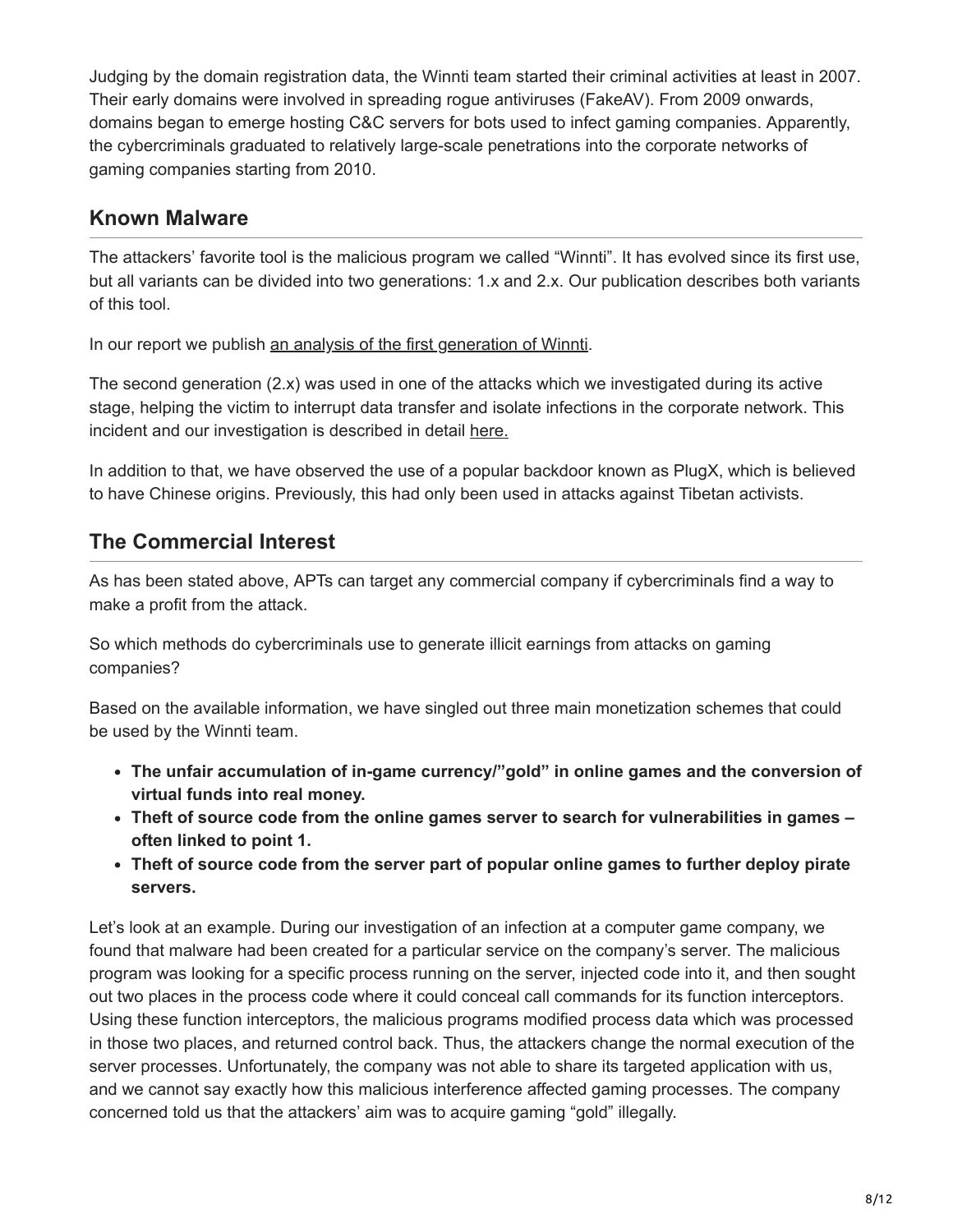Malicious activity like this has an adverse impact on the game itself, tilting the balance in favor of cheats. But any changes the Winnti team introduces into the game experience are unlikely to be very noticeable. After all, maintaining a skillful balance is the main attribute of online games! Users will simply stop playing if they feel that other players are using non-standard methods to create an advantage beyond normal gameplay or if the game loses its intrinsic competitiveness due to resources or artifacts appearing in the game without the developers' knowledge. At the same time the attackers are keen for the game to remain popular; otherwise, they would be unable to effectively turn all the time and effort of infecting a gaming company into financial gain.

Members of the Winnti team are patient and cautious. Cybercriminals have affected the processes of the online games from the infected companies and stolen money from them for years, but they have found ways of doing this without attracting attention to themselves.

## **Source of Attacks**

So, who is behind Winnti? While analyzing the malicious files that we detected during our investigation we found some details which may cast some light on the source of the attacks.

As part of our investigation, we [monitored](https://securelist.com/the-winnti-honeypot-luring-intruders/35623/) exactly what the cybercriminals did on an infected PC. In particular, they they downloaded an auxiliary program ff. exe to the Config.Msi folder on the infected machine. This code searches for HTML, MS Excel, MS Word, Adobe, PowerPoint and MS Works documents and text files (.txt) on the hard drive.

Debugging lines were found in ff. exe that possibly point to the nationality of the cybercriminals. They were not immediately noticeable because they looked like this in the editor:



However, during a detailed analysis it emerged that the text is in Chinese Simplified GBK coding. This is what these lines look in Chinese: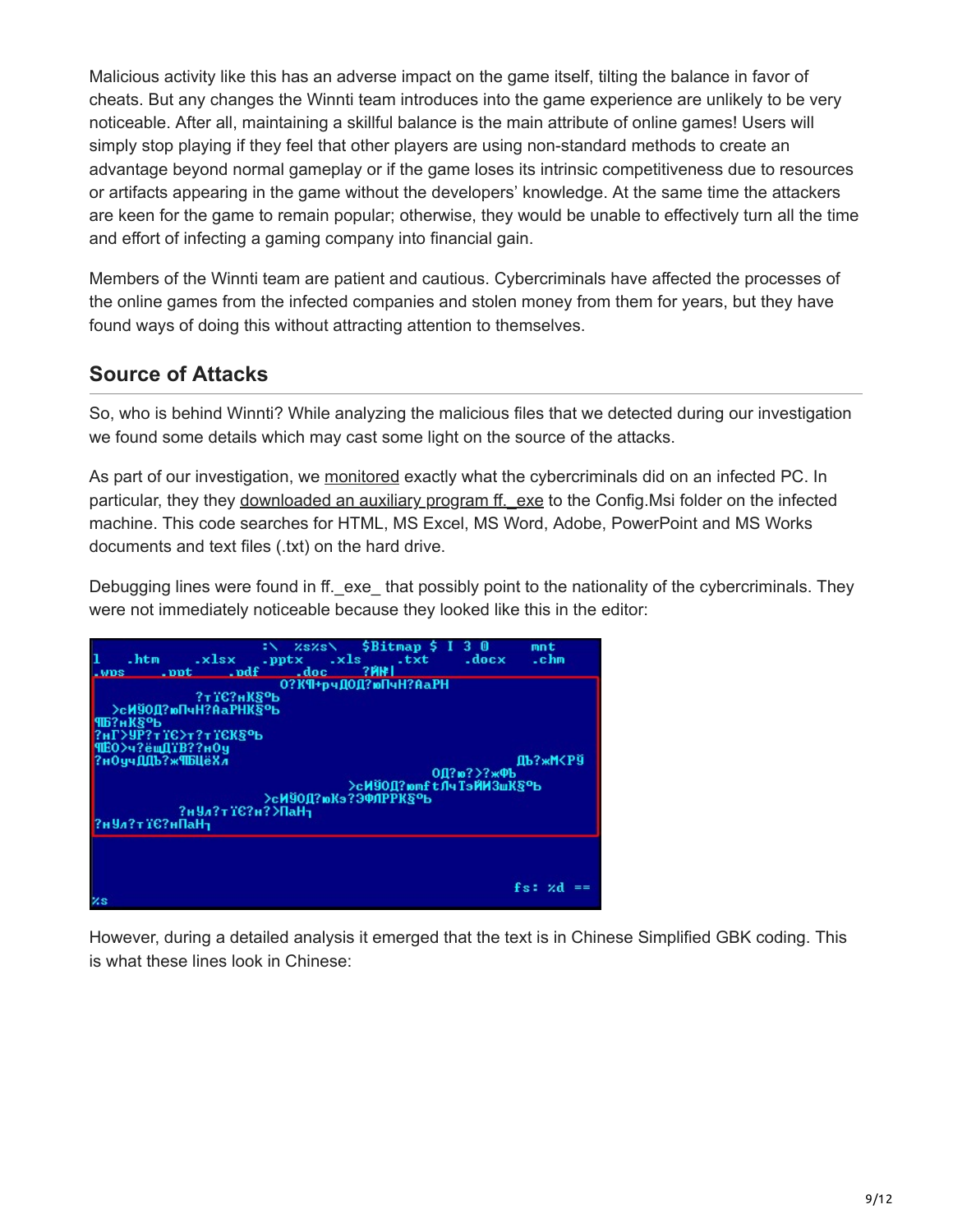未识别的文件系统类型 打开卷失败 获取文件系统类型失败 读卷失败 卷没有打开或打开失败 定位到根目录错误 错误的内存读指针 内存太小 文件不存在 获取文件mft索引扇区失败 获取文件数据运行失败 卷与打开卷不相同 卷与打开卷相同

Below is a machine translation of this text into English:

Not identify the type of file system Below is a translation of the text by interpreter Open the volume failed Failed to get the file system type Failed to read volume Volumes do not open or open failed Navigate to the root directory of the error Error memory read pointer Memory is too small File does not exist Failed to get the file mft index sector Access to file data fail Volume and open volumes are not the same The same volume and open volume

[In addition, cybercriminals used the AheadLib program to create malicious libraries \(for details, see the](https://securelist.com/winnti-1-0-technical-analysis/37002/) second part of the article). This is a program with a Chinese interface.

Chinese text was also found in one of the components of the malicious program CmdPlus.dll plug-in:

| SYN_SENT. SEN_RECEIVED. ESTABLISHED. |  |
|--------------------------------------|--|
| FIN_WAITFIN_WAIT2CLOSE_WAIT          |  |
| CLOSINGLAST_ACKTIME_WAIT             |  |

**Translation:** *The process is complete!!*

It would appear that the attackers can at least speak Chinese. However, not everything is so clear cut: because the file transfer plug-in has not been implemented entirely safely, a command which includes the attackers' local path (where the file comes from and where it is saved to) arrives during the process of downloading/uploading files on the infected system. While monitoring the cybercriminals' activity on the infected machine, we noticed they [uploaded the certificate they found in the infected system,](https://securelist.com/the-winnti-honeypot-luring-intruders/35623/#certificate) and the network traffic reflected the local path indicating the place where they saved the file on their computer:

C:\Documents and Settings\Administrator\바탕 화면\funshion.cer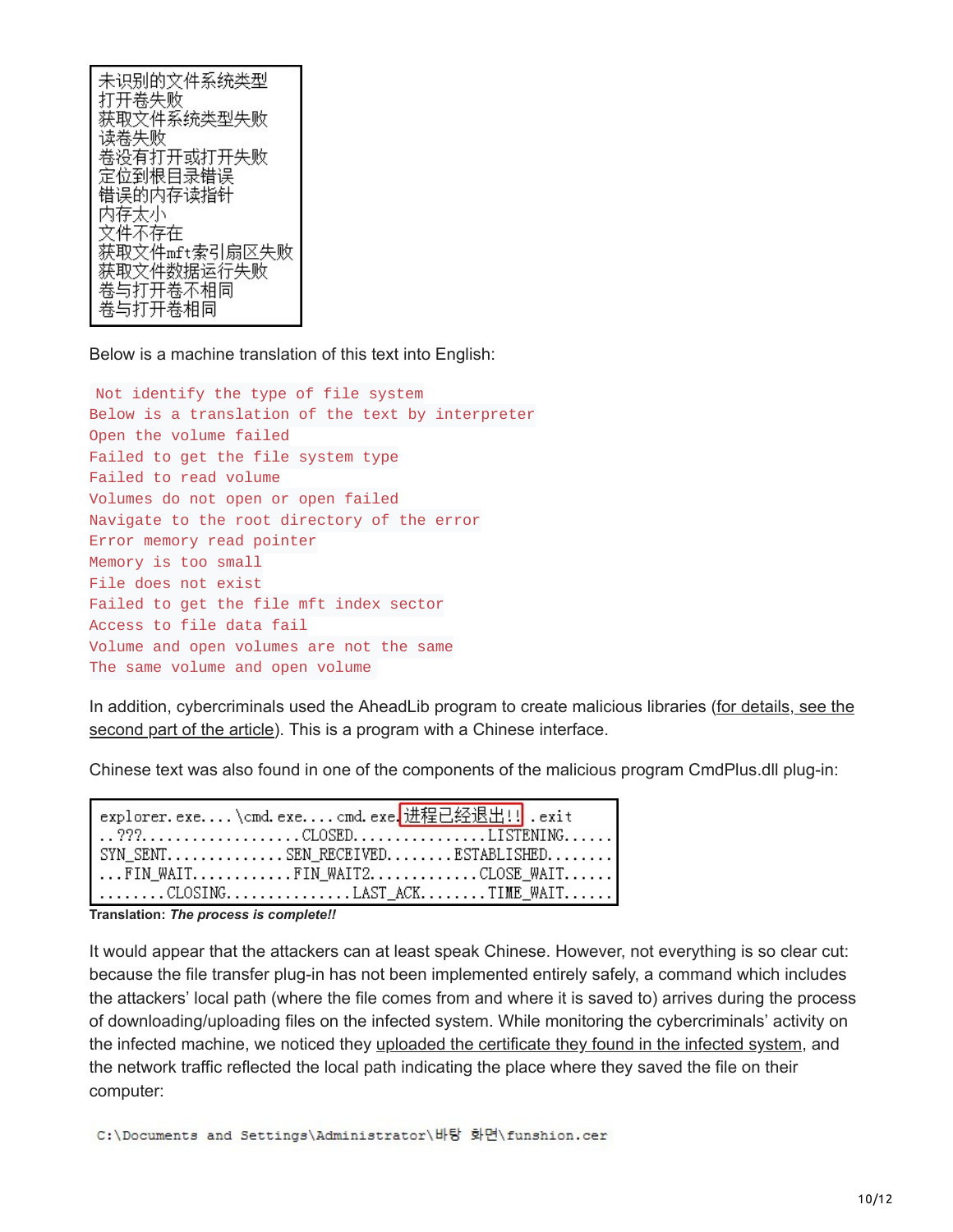These characters appear to be Korean, meaning "desktop". This means the attackers were working on a Korean Windows operating system. Therefore, we can presume that the attack is not the exclusive work of Chinese-speaking cybercriminals.

# **Conclusions**

Our research revealed long-term oriented large scale cyberespionage campaign of a criminal group with Chinese origins. These attacks are not new, many other security researchers have published details of various cybercriminal groups coming from China. However, current hacking group has distinguishable features that make it stand out among others:

- massive abuse of digital signatures; the attackers used digital signatures of one victim company to attack other companies and steal more digital certificates;
- usage of kernel level 64-bit signed rootkit;
- abusing great variety of public Internet resources to store control commands for the malware in an encrypted form;
- sharing/selling stolen certificates to other groups that had different objectives (attacks against Uyghur and Tibetan activists);
- stealing source codes and other intellectual property of software developers in online gaming industry.

The malicious program which we call "Winnti" has evolved significantly since it first emerged; however we classify all its variants in two main generations: 1.x and 2.x.

We have published the technical description of the first generation of Winnti in a separate article.

The second generation (2.x) was used to conduct an attack which we investigated during its active stage. We successfully prevented data transfer to the cybercriminals' server and isolated the infected systems in the company's local network. The incidents, as well as results of our investigation, are described in the full report on the [Winnti group \(PDF\)](https://media.kasperskycontenthub.com/wp-content/uploads/sites/43/2018/03/20134508/winnti-more-than-just-a-game-130410.pdf).

In addition, we discovered that the Winnti group uses a popular backdoor known as PlugX which also has Chinese origins. This backdoor had previously been seen almost exclusively in attacks targeting Tibetan activists.

[Read further](https://securelist.com/winnti-1-0-technical-analysis/37002/)

- [APT](https://securelist.com/tag/apt/)
- [Certificate authorities](https://securelist.com/tag/certificate-authorities/)
- [Cyber espionage](https://securelist.com/tag/cyber-espionage/)
- [Online Games](https://securelist.com/tag/online-games/)
- [Rootkits](https://securelist.com/tag/rootkits/)
- [Spear phishing](https://securelist.com/tag/spear-phishing/)
- [Targeted attacks](https://securelist.com/tag/targeted-attacks/)
- [Winnti](https://securelist.com/tag/winnti/)

**Authors**